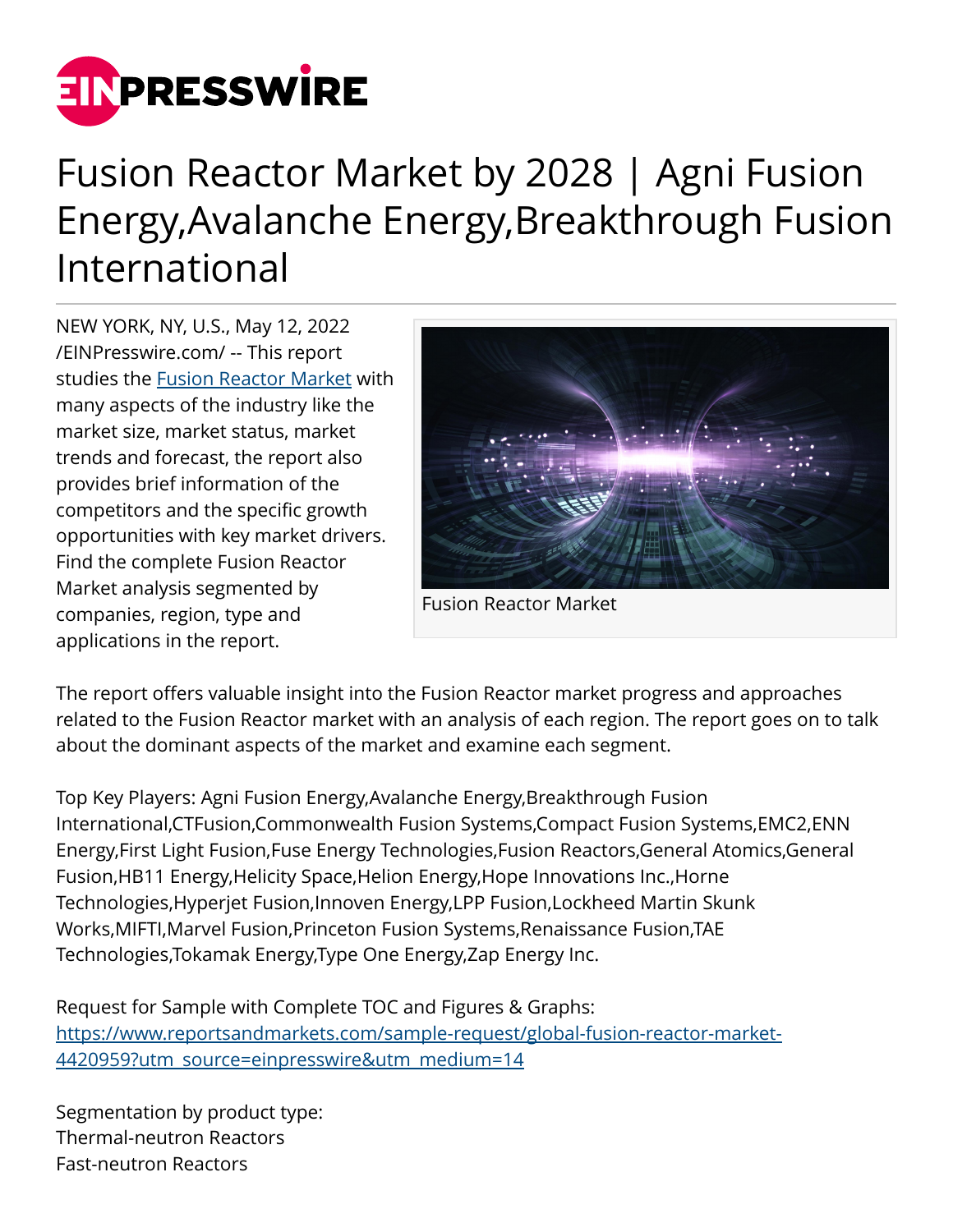Segmentation by Application: Government and Defense Commercial Use

The global Fusion Reactor market segmented by company, region (country), by Type, and by Application. Players, stakeholders, and other participants in the global Fusion Reactor market will be able to gain the upper hand as they use the report as a powerful resource. The segmental analysis focuses on revenue and forecast by region (country), by Type, and by Application for the period 2022-2028.

Market Segment by Regions, regional analysis covers

- • North America (United States, Canada and Mexico)
- Burope (Germany, France, UK, Russia and Italy)
- • Asia-Pacific (China, Japan, Korea, India and Southeast Asia)
- • South America (Brazil, Argentina, Colombia etc.)
- • Middle East and Africa (Saudi Arabia, UAE, Egypt, Nigeria and South Africa)

Research objectives:

• To study and analyze the global Fusion Reactor market size by key regions/countries, product type and application, history data from 2013 to 2017, and forecast to 2026.

• To understand the structure of Fusion Reactor market by identifying its various sub segments.

• Bocuses on the key global Fusion Reactor players, to define, describe and analyze the value, market share, market competition landscape, SWOT analysis and development plans in next few years.

• To analyze the Fusion Reactor with respect to individual growth trends, future prospects, and their contribution to the total market.

• To share detailed information about the key factors influencing the growth of the market (growth potential, opportunities, drivers, industry-specific challenges and risks).

• To project the size of Fusion Reactor submarkets, with respect to key regions (along with their respective key countries).

• To analyze competitive developments such as expansions, agreements, new product launches and acquisitions in the market.

• To strategically profile the key players and comprehensively analyze their growth strategies. • To strategically profile the key players and comprehensively analyze their growth strategies.

The report lists the major players in the regions and their respective market share on the basis of global revenue. It also explains their strategic moves in the past few years, investments in product innovation, and changes in leadership to stay ahead in the competition. This will give the reader an edge over others as a well-informed decision can be made looking at the holistic picture of the market.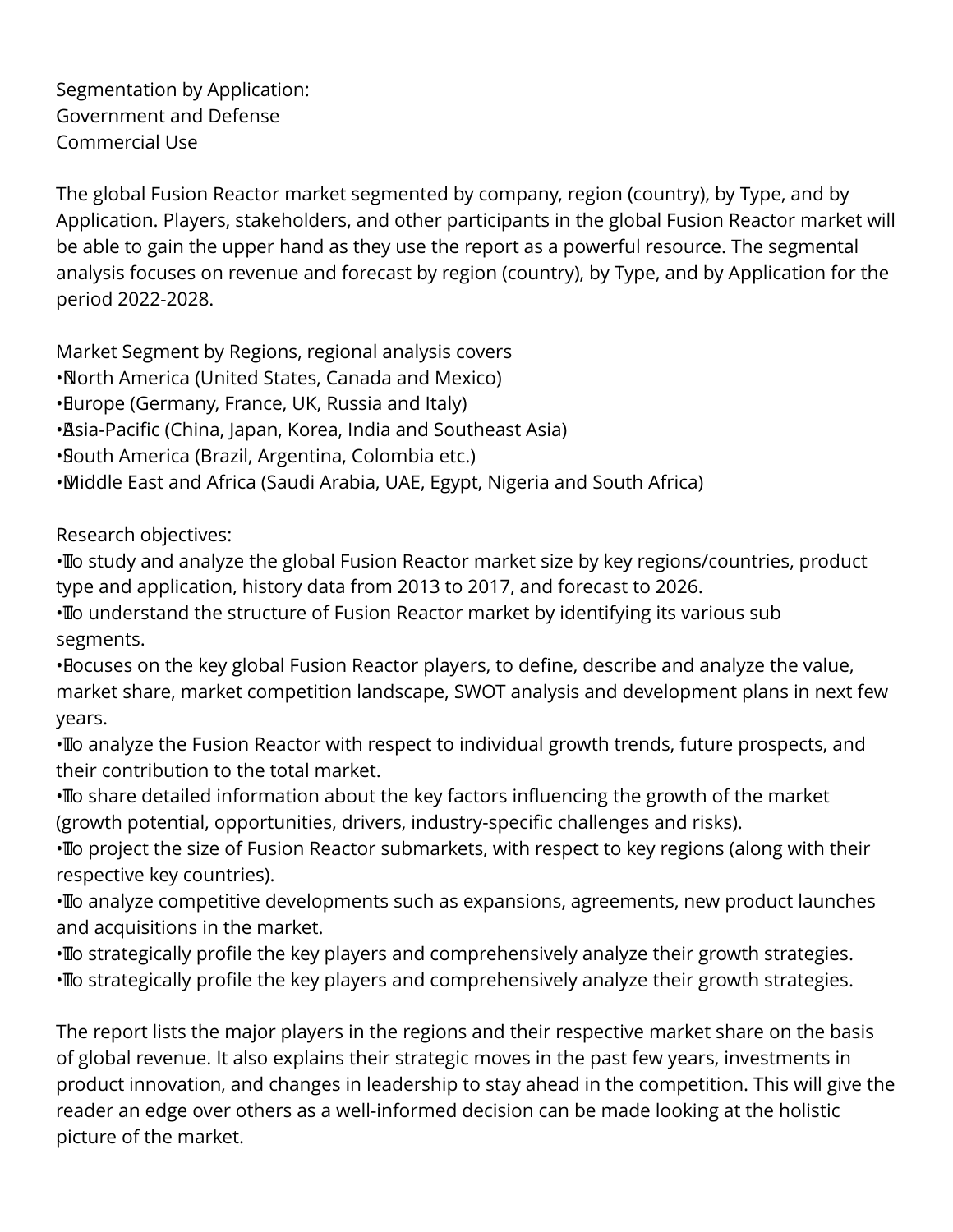Key questions answered in this report

- •What will the market size be in 2027 and what will the growth rate be?
- • What are the key market trends?
- • What is driving this market?
- • What are the challenges to market growth?
- • Who are the key vendors in this market space?
- • What are the market opportunities and threats faced by the key vendors?
- • What are the strengths and weaknesses of the key vendors?

Table of Contents: Fusion Reactor Market

- • Part 1: Overview of Fusion Reactor Market
- Bart 2: Fusion Reactor Carts: Global Market Status and Forecast by Regions
- $\cdot$ Bart 3: Global Market Status and Forecast by Types $\Box$
- Bart 4: Global Market Status and Forecast by Downstream Industry
- **Bart 5: Market Driving Factor Analysis**
- • Part 6: Market Competition Status by Major Manufacturers
- Bart 7: Major Manufacturers Introduction and Market Data
- **Bart 8: Upstream and Downstream Market Analysis**
- **Bart 9: Cost and Gross Margin Analysis**
- **Bart 10: Marketing Status Analysis**
- • Part 11: Market Report Conclusion
- Bart 12: Fusion Reactor: Research Methodology and Reference

Get complete Report: [https://www.reportsandmarkets.com/sample-request/global-fusion](https://www.reportsandmarkets.com/sample-request/global-fusion-reactor-market-4420959?utm_source=einpresswire&utm_medium=14)[reactor-market-4420959?utm\\_source=einpresswire&utm\\_medium=14](https://www.reportsandmarkets.com/sample-request/global-fusion-reactor-market-4420959?utm_source=einpresswire&utm_medium=14)

## REPORT YOU MIGHT BE INTERESTED

Global [Multimodal Image Fusion Software Market](https://www.reportsandmarkets.com/reports/global-multimodal-image-fusion-software-market-4408650?utm_source=einpresswire&utm_medium=14) Opportunities and Forecast 2022-2028 Global [Generation IV Reactor Market](https://www.reportsandmarkets.com/reports/global-generation-iv-reactor-market-4409545?utm_source=einpresswire&utm_medium=14) Opportunities and Forecast 2022-2028

About Us:

Reports and Markets is not just another company in this domain but is a part of a veteran group called Algoro Research Consultants Pvt. Ltd. It offers premium progressive statistical surveying, market research reports, analysis & forecast data for a wide range of sectors both for the government and private agencies all across the world. The database of the company is updated on a daily basis. Our database contains a variety of industry verticals that include: Food Beverage, Automotive, Chemicals and Energy, IT & Telecom, Consumer, Healthcare, and many more. Each and every report goes through the appropriate research methodology, Checked from the professionals and analysts. Contact Us:

Sanjay Jain Reports And Markets